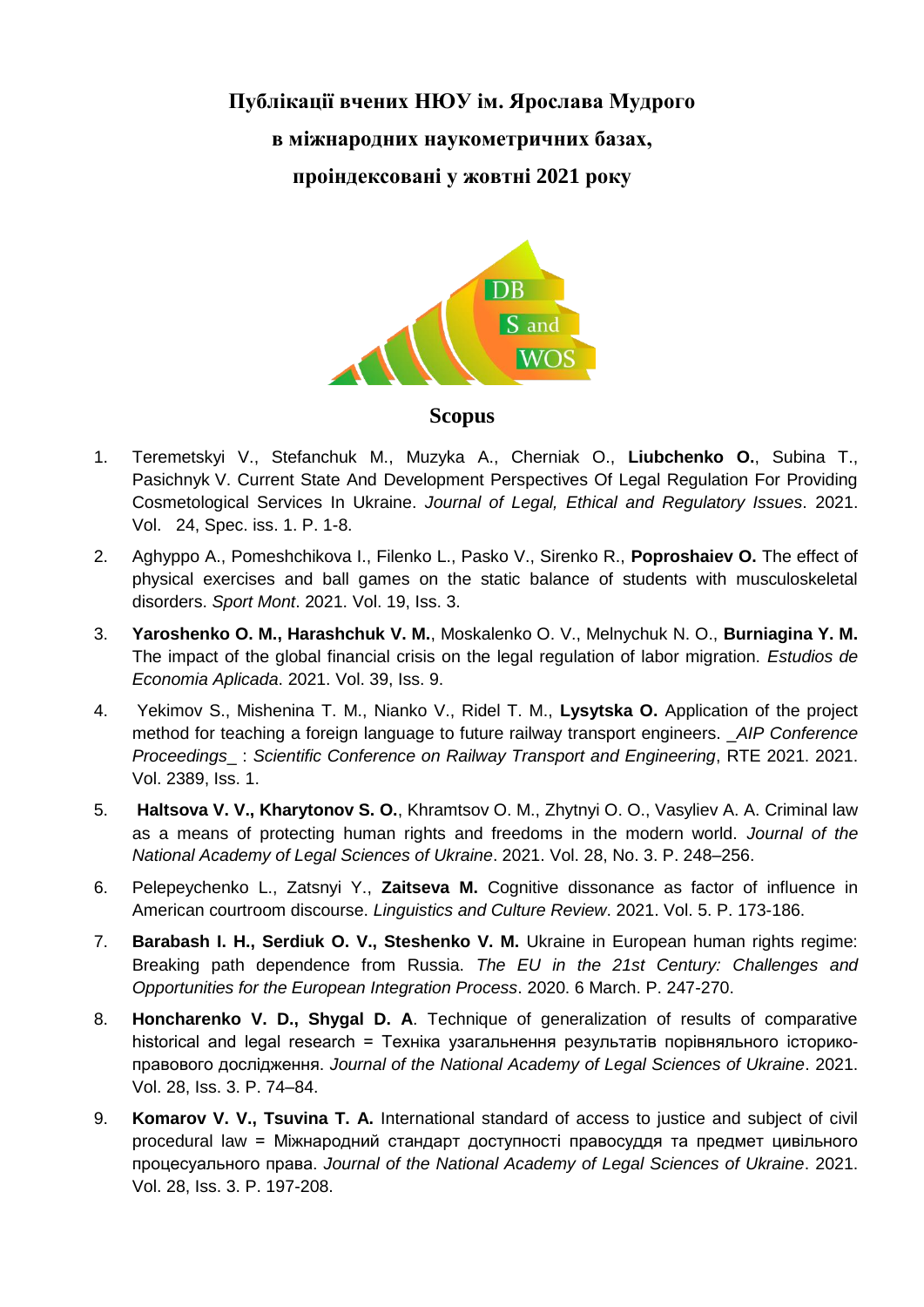- 10. Makhinchuk V., **Gusarov K.**, Kulaha E., Koroied S., Kovalenko I. Problems of legislative regulation of innovative activity in Ukraine. *Journal of Legal, Ethical and Regulatory Issues*. 2021. Vol. 24, Iss. 2. P. 1–8.
- 11. **Tatsii V. Ya., Bilousov Y. V., Kosinova D. S.** Economic sovereignty and economic security of Ukraine (Interrelation and mutual understanding) in the context of their doctrinal and legal support = Економічний суверенітет та економічна безпека України (взаємозв'язок та взаєморозуміння) в контексті їх доктринального та правового забезпечення. *Journal of the National Academy of Legal Sciences of Ukraine*. 2021. Vol. 28, Iss. 3. P. 209–223.
- 12. **Yarotskiy V. L.**, Dreval Y. D., Zaika S. O. System signs of statutory regulation of occupational health and safety in the republic of poland = Системні ознаки нормативно-правового регулювання охорони праці у Республіці Польща. *Journal of the National Academy of Legal Sciences of Ukraine*. 2021. Vol. 28, Iss. 3. P. 238-247
- 13. **Kaplina O. V.**, Kuchynska O. P., Krukevych O. M. Interrogation of minor and juvenile witnesses in criminal proceedings: Current state and prospects for improvement = Допит малолітніх та неповнолітніх свідків у кримінальному провадженні: актуальний стан та перспективи удосконалення. *Journal of the National Academy of Legal Sciences of Ukraine*. 2021. Vol. 28, Iss. 3. P. 268–276.
- 14. **Serohina S. H., Bodrova I. I., Petryshyna M. O.** Municipal policy as a priority area of legal policy in the context of reforming the territorial organisation of power and european integration of Ukraine = Муніципальна політика як пріоритетний напрям правової політики в контексті реформування територіальної організації влади та євроінтеграції України. *Journal of the National Academy of Legal Sciences of Ukraine.* 2021. Vol. 28, Iss. 3. P. 129-143.
- 15. **Yaroshenko O. M., Lutsenko O. Y.**, Vapnyarchuk N. M. Salary optimisation in Ukraine in the context of the economy Europeanisation = Оптимизація оплати праці в Україні в умовах європеїзації економіки. *Journal of the National Academy of Legal Sciences of Ukraine*. 2021. Vol. 28, Iss. 3. P. 224-237.
- 16. **Yaroshenko, O. M., Steshenko V. M., Anisimova H. V., Yakovleva G. O.**, Nabrusko M. S. The impact of the European court of human rights on the development of rights in health care. *International Journal of Human Rights in Healthcare*. 2021. Vol. ahead-of-print, No. ahead-ofprint. P.[?]. Ранній доступ.

# **Web of Science Core Collection**

- 1. **Piddubna V., Stativka A.** Participation of legal entities of public law in contractual relations. *Laplage em revista*. 2021. Vol. 7. Iss. 3B.
- 2. Shevchenko A., Antoshkina V., **Lekhkar O.**, Kapichon O. Acts of legal norms in interpretation: approaches to understanding and legislative basis. *Journal of law and political sciences*. 2021. Vol. 29, Iss. 4. P. 261-284.
- 3. Рябинина Е. В., **Коваленко И. И.**, Хорошев А. Н. Пространство историчности в цифровой парадигме культуры. *Вестник Томского государственного университета. Культурология и искусствоведение*. 2021. Том 42. С. 124-134.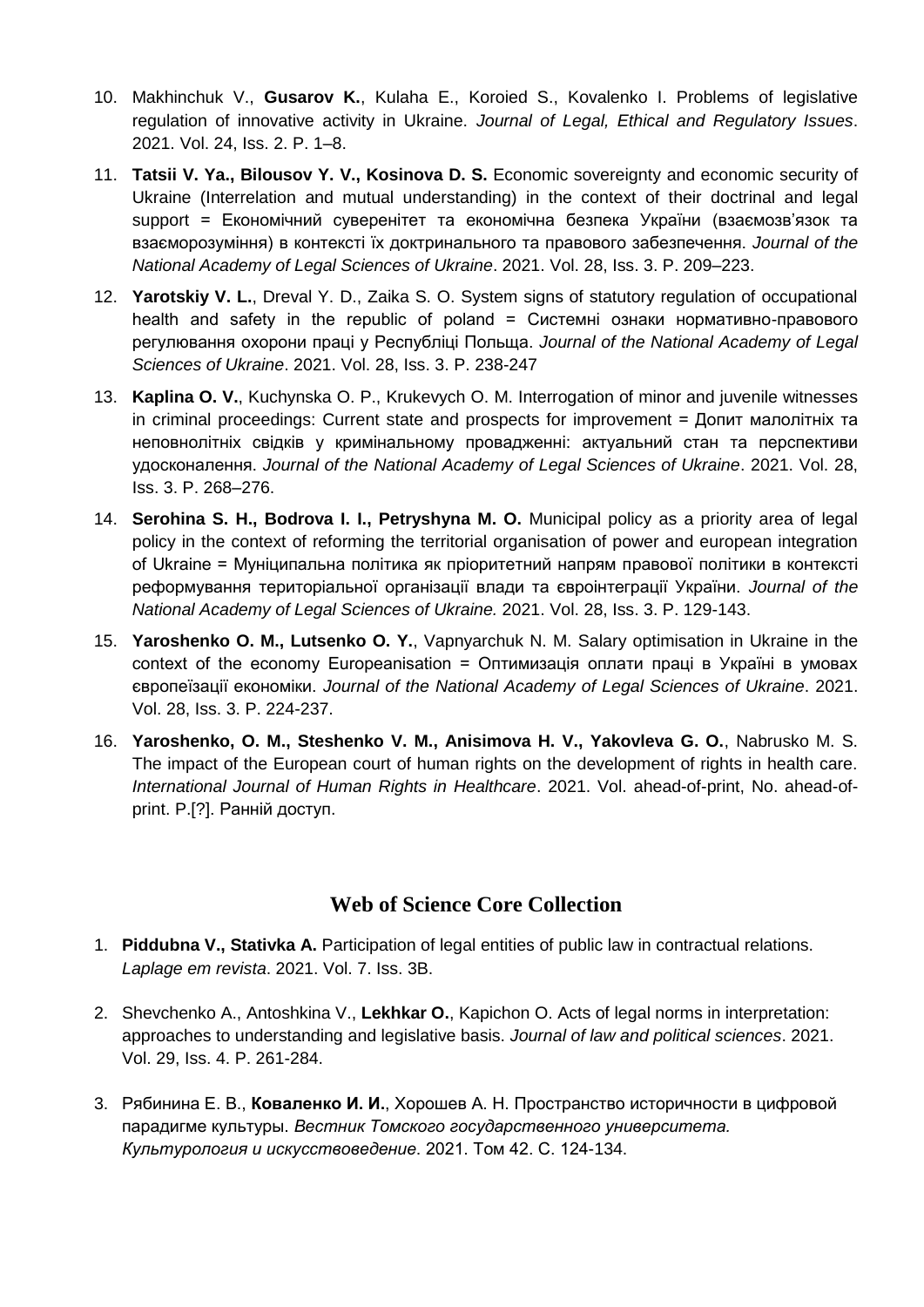- 4. **Shapoval R. V., Orlovskyi R.**, Sykal M., Zlyvko S. Counteraction to offenses committed with the use of electronic payment systems: new challenges and problems. *Amazonia investiga*. 2021. Vol. 10, Iss. 44. P. 261-269.
- 5. **Serohina S. H.**, Mykolenko O. M., Seliukov V., Lialiuk O. Public Administration as One of the Forms for Exercising State Power. *Jurnal cita hukum-indonesian law journal*. 2021. Vol. 9, Iss. 2. P. 279-290.

## **Публікації не профілі організації.**

#### **В публікаціях зазначена інша організація**

- 6. Trachuk P.,Mykhaylyshyn U., DashutinI., Hubska O., **Hetman Y.** The municipal authorities of Eastern European countries: Financial and economic aspects. *Amazonia Investiga*. 2020. Vol. 9, Iss. 26. P. 335-340.
- 7. Pidyukov P. P., **Kolb O. V.**, Batiuk O. V.,Kudria I. H.,Tarasiuk L. S. National security policy: Changing priorities in the face of the COVID-19 threat. *Cuestiones politicas*. 2021. Vol. 39, Iss. 69. P. 757-774.
- 8. Dolya G. N., Katunin A. N., Sadovy K. V., **Karmanny E. V.** Observation of phase heterogeneities of the medium by the methods by the interferometry methods. *LFNM 2006: 8TH international conference on laser and fiber-optical networks modeling, proceedings : 8th International Conference on Laser and Fiber-Optical Networks Modeling, JUN 29-JUL 01*, 2006. - Kharkiv, 2006. P. 88.

## **Публікації, що знаходяться в профілях Publons.**

#### **Доступ до архіву бази ESСI з 2015 р.**

- 9. **Столяренко О. М.** Напрямки удосконалення процесу фізичного виховання у вищих навчальних закладах (на прикладі Національної юридичної академії України ім. Я. Мудрого) = Methods of perfection of physical education in higher educational establishments (on example of National law academy of Ukraine named after Y. Mudry) = Направления совершенствования процесса физического воспитания в высших учебных заведениях на примере Национальной юридической академии Украины им. Я.Мудрого. Педагогіка, психологія та медико-біологічні проблеми фізичного виховання і спорту = *Pedagogics, psychology, medical-biological problems of physical training and sports = Педагогика, психология и медико-биологические проблемы физического воспитания и спорта*. 2007. № 7. C. 130- 132.
- 10. Шадріна В. В., **Столяренко О. М.** Динаміка психофізіологічного стану студентів під впливом спеціальних вправ = Changing of psychophysiologocal state after influence of special exercises = Динамика психофизиологического состояния студентов под воздействием специальных упражнений. Педагогіка, психологія та медико-біологічні проблеми фізичного виховання і спорту = *Pedagogics, psychology, medical-biological problems of physical training and sports = Педагогика, психология и медико-биологические проблемы физического воспитания и спорта*. 2007. № 7. С . 157-159.